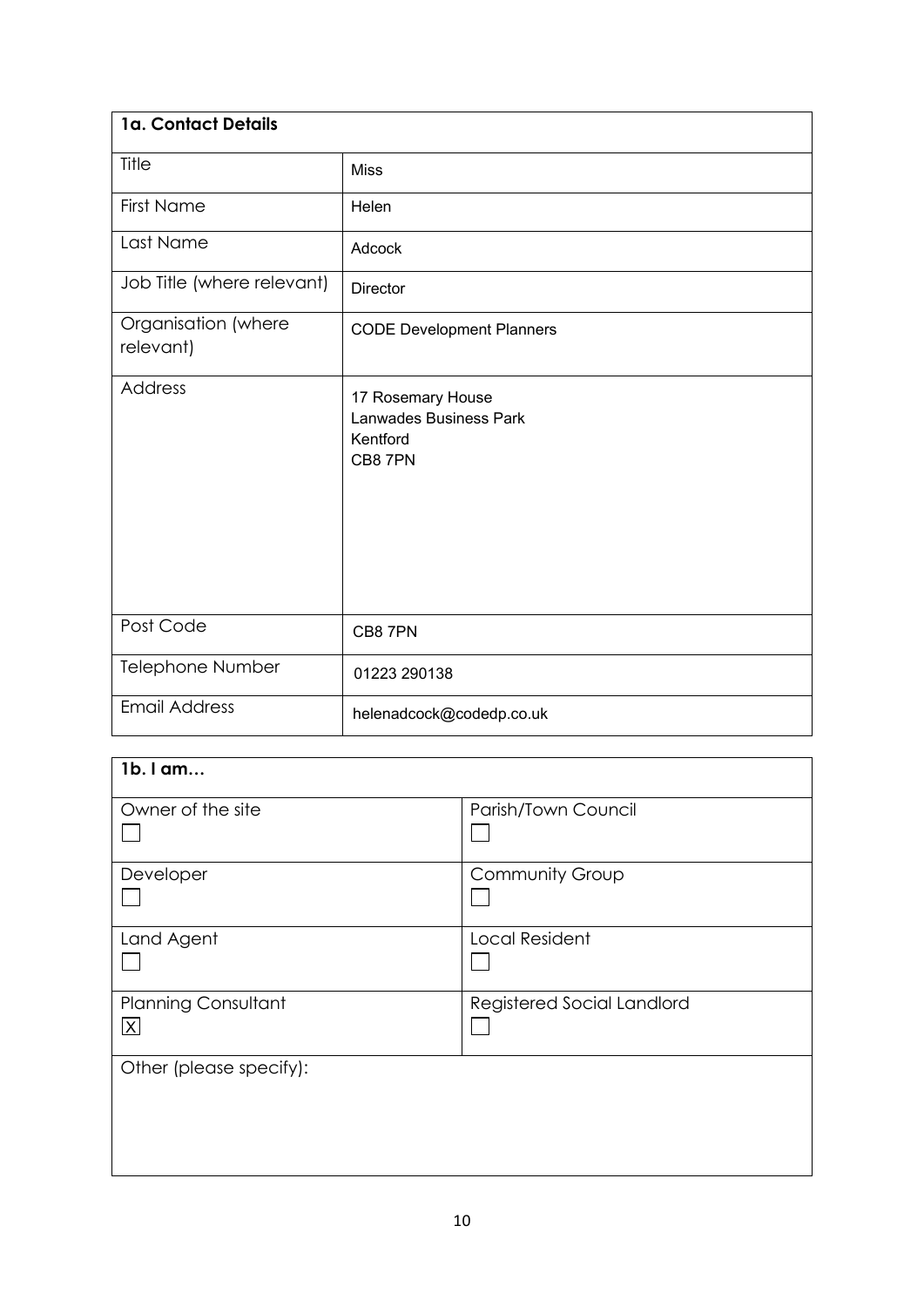| 1c. Client/Landowner Details (if different from question 1a) |                     |  |  |  |
|--------------------------------------------------------------|---------------------|--|--|--|
| Title                                                        |                     |  |  |  |
| <b>First Name</b>                                            |                     |  |  |  |
| Last Name                                                    |                     |  |  |  |
| Job Title (where relevant)                                   |                     |  |  |  |
| Organisation (where<br>relevant)                             | Jarrolds & Sons Ltd |  |  |  |
| Address                                                      |                     |  |  |  |
| Post Code                                                    |                     |  |  |  |
| Telephone Number                                             |                     |  |  |  |
| <b>Email Address</b>                                         |                     |  |  |  |

| 2. Site Details                                                                                                                                                    |                                                                       |
|--------------------------------------------------------------------------------------------------------------------------------------------------------------------|-----------------------------------------------------------------------|
| Site location / address and post<br>code                                                                                                                           | Land to the rear of Heath Crescent (HELAA site<br>reference GNLP1021) |
| (please include as an attachment<br>to this response form a location<br>plan of the site on an scaled OS<br>base with the boundaries of the<br>site clearly shown) | Refer to drawing CH17/LBA/455/LP 1-100                                |
| Grid reference (if known)                                                                                                                                          |                                                                       |
| Site area (hectares)                                                                                                                                               | 2.18 <sub>ha</sub>                                                    |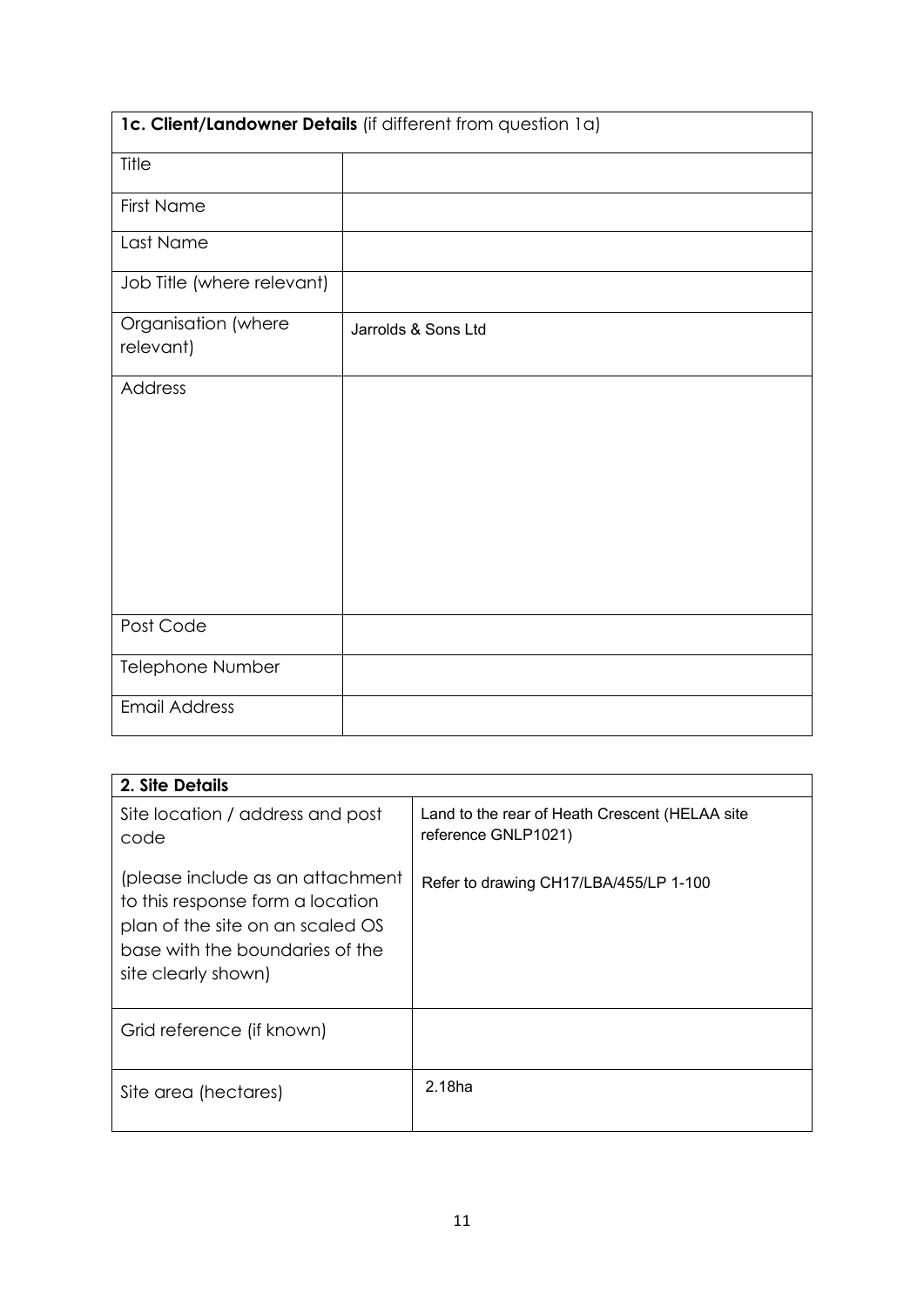| <b>Site Ownership</b>                                                                                                                          |                                                                                                                                                                |                                                                           |  |  |
|------------------------------------------------------------------------------------------------------------------------------------------------|----------------------------------------------------------------------------------------------------------------------------------------------------------------|---------------------------------------------------------------------------|--|--|
| 3a. I (or my client)                                                                                                                           |                                                                                                                                                                |                                                                           |  |  |
| Is the sole owner of the<br>site                                                                                                               | Is a part owner of the site                                                                                                                                    | Do/Does not own (or hold<br>any legal interest in) the<br>site whatsoever |  |  |
| $ \overline{\mathsf{x}} $                                                                                                                      |                                                                                                                                                                |                                                                           |  |  |
|                                                                                                                                                | 3b. Please provide the name, address and contact details of the site's<br>landowner(s) and attach copies of all relevant title plans and deeds (if available). |                                                                           |  |  |
| Jarrold & Sons Ltd (c/o agent)                                                                                                                 |                                                                                                                                                                |                                                                           |  |  |
|                                                                                                                                                |                                                                                                                                                                |                                                                           |  |  |
| 3c. If the site is in multiple<br>landownerships do all                                                                                        | Yes                                                                                                                                                            | <b>No</b>                                                                 |  |  |
| landowners support your<br>proposal for the site?                                                                                              |                                                                                                                                                                |                                                                           |  |  |
| 3d. If you answered no to the above question please provide details of why not all<br>of the sites owners support your proposals for the site. |                                                                                                                                                                |                                                                           |  |  |
| <b>Current and Historic Land Uses</b>                                                                                                          | Current Land Leo (Placea describe the site's current land use a a gariculture                                                                                  |                                                                           |  |  |

| <b>4a. Current Land Use</b> (Please describe the site's current land use e.g. agriculture,<br>employment, unused/vacant etc.) |     |    |
|-------------------------------------------------------------------------------------------------------------------------------|-----|----|
| The site closed August 2016                                                                                                   |     |    |
| 4b. Has the site been previously                                                                                              | Yes | Nο |
| developed?                                                                                                                    |     |    |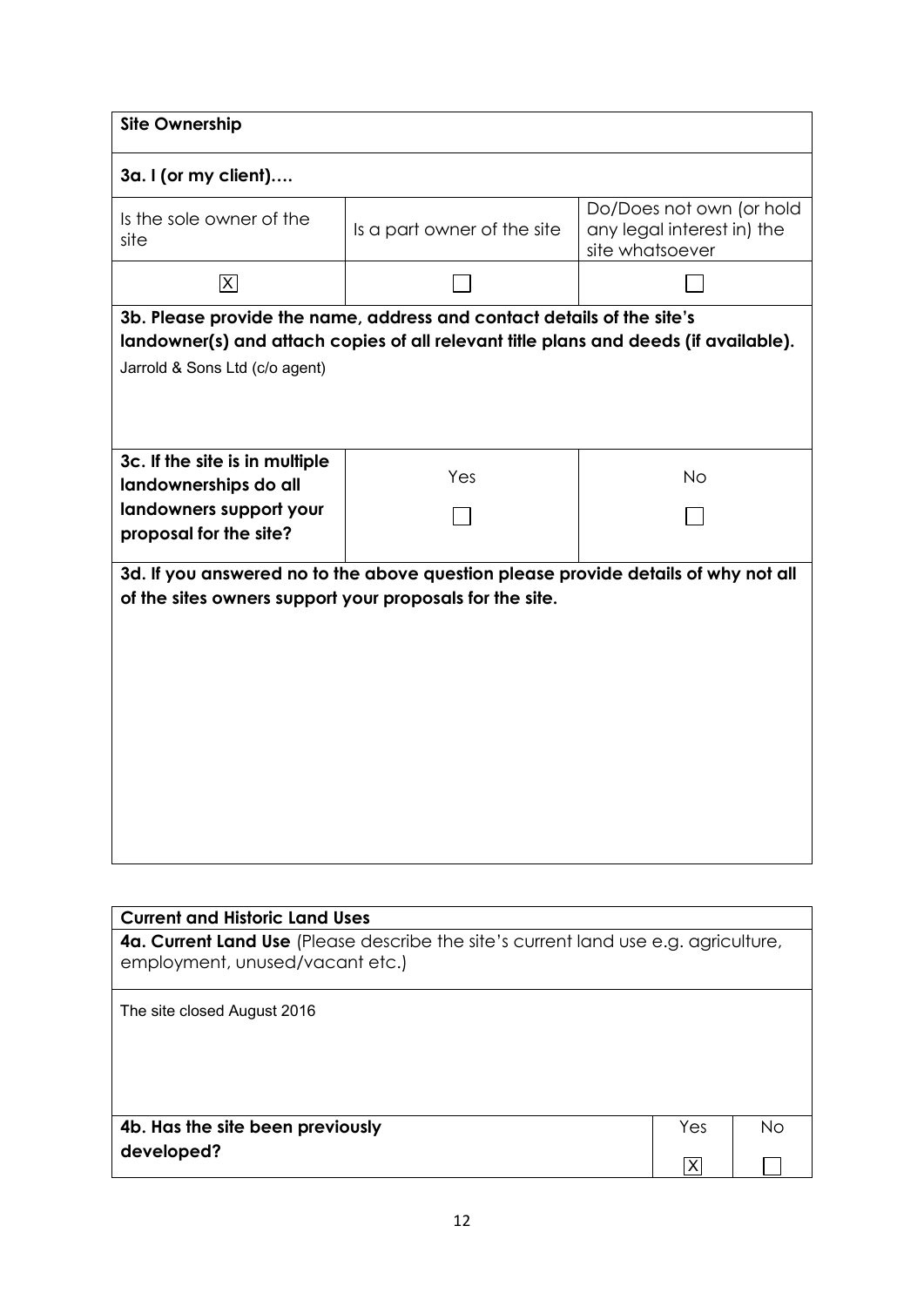**4c. Describe any previous uses of the site.** (please provide details of any relevant historic planning applications, including application numbers if known)

The site was previously the site of Jarrold's Sport and Social Club comprising bowls green, two tennis courts, one playing field and pavillion.

## **Proposed Future Uses**

**5a. Please provide a short description of the development or land use you proposed** (if you are proposing a site to be designated as local green space please go directly to question 6)

Residential and associated formal and informal publically accessible recreational open space of circa 1.65ha to 1.79ha and additional formal publically accessible recreational open space of circa 0.39ha to 0.53ha.

## **5b. Which of the following use or uses are you proposing?**

| Market Housing                                                                      |   | <b>Business and offices</b> |  | Recreation & Leisure   |     |
|-------------------------------------------------------------------------------------|---|-----------------------------|--|------------------------|-----|
|                                                                                     |   |                             |  |                        |     |
| Affordable Housing                                                                  | X | General industrial          |  | Community Use          |     |
|                                                                                     |   |                             |  |                        |     |
| Residential Care Home [                                                             |   | Storage & distribution      |  | Public Open Space      | IXI |
|                                                                                     |   |                             |  |                        |     |
| Gypsy and Traveller                                                                 |   | Tourism                     |  | Other (Please Specify) |     |
| <b>Pitches</b>                                                                      |   |                             |  |                        |     |
| 5c. Please provide further details of your proposal, including details on number of |   |                             |  |                        |     |

#### **houses and proposed floorspace of commercial buildings etc.**

Subject to mix the site could provide between 35 and 50 new homes and associated infrastructrure plus the retention of the bowls green. The 'associated infrastructure' could include, subject to discussions with the local planning authority and parish council the retention of the tennis courts.

**5d. Please describe any benefits to the Local Area that the development of the site could provide.**

The proposals would provide public access to the bowls green and potentially the tennis courts and would if acceptable to the parish council bring these uses under their management control. The proposals would also provide new homes to serve the needs of the local community.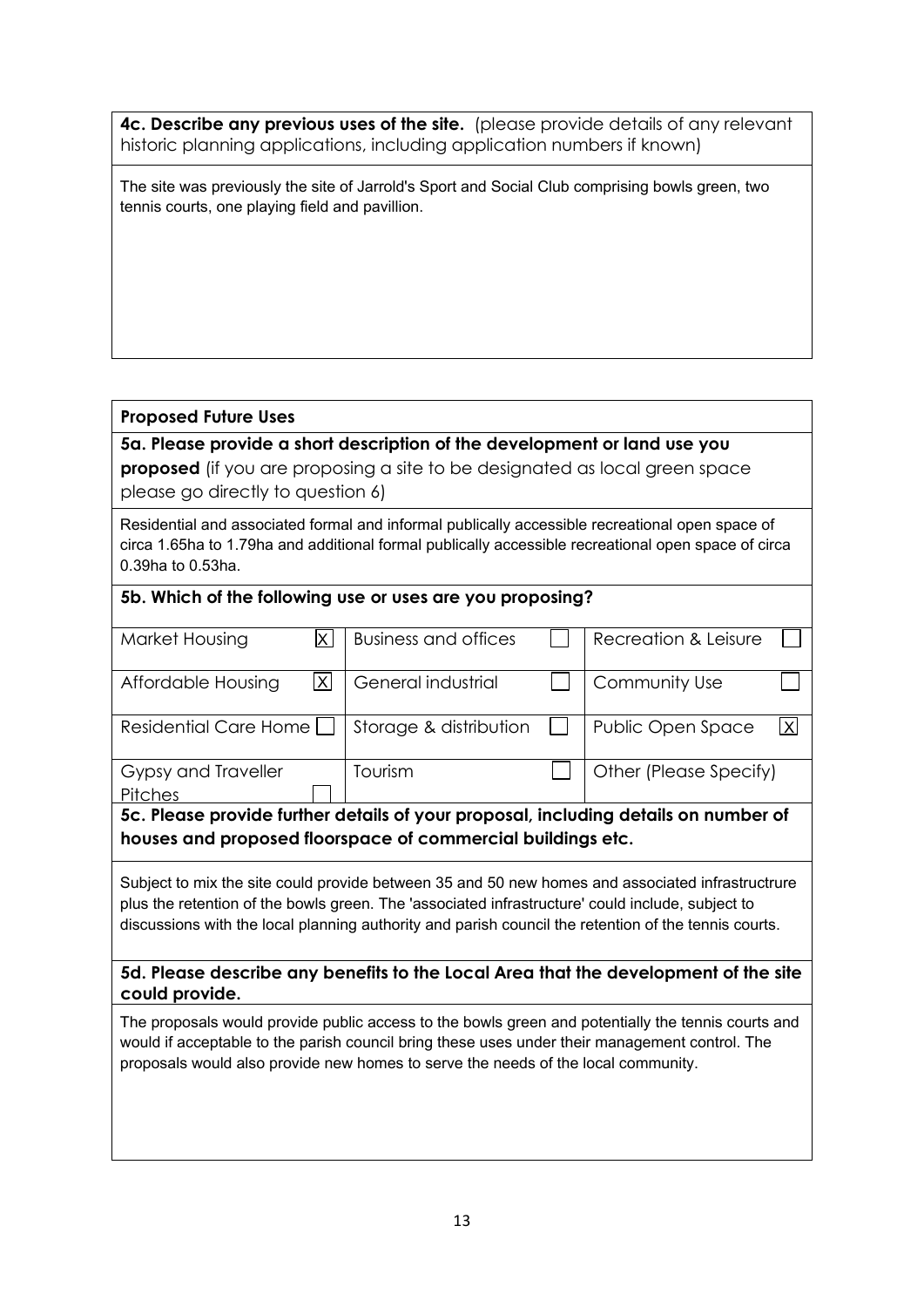# **Local Green Space**

If you are proposed a site to be designated as Local Green Space please complete the following questions. These questions do not need to be completed if you are not proposing a site as Local Green Space. Please consult the guidance notes for an explanation of Local Green Space Designations.

**6a.Which community would the site serve and how would the designation of the site benefit that community.** 

**6b. Please describe why you consider the site to be of particular local significance e.g. recreational value, tranquillity or richness in wildlife.** 

# **Site Features and Constraints**

Are there any features of the site or limitations that may constrain development on this site (please give details)?

**7a. Site Access:** Is there a current means of access to the site from the public highway, does this access need to be improved before development can take place and are there any public rights of way that cross or adjoin the site?

The site is currently served by a dedicated access to Heath Crescent, however the residential element of the proposed development would have a new access via Prince Andrew Road.

**7b. Topography:** Are there any slopes or significant changes of in levels that could affect the development of the site?

No

**7c. Ground Conditions:** Are ground conditions on the site stable? Are there potential ground contamination issues?

Not known at this time, however, given the former use of the site this is unlikely. Investigations will be undertaken ahead of the Regulation 19 stage of the GNLP preparation.

**7d. Flood Risk:** Is the site liable to river, ground water or surface water flooding and if so what is the nature, source and frequency of the flooding?

No

**7e. Legal Issues:** Is there land in third party ownership, or access rights, which must be acquired to develop the site, do any restrictive covenants exist, are there any existing tenancies?

No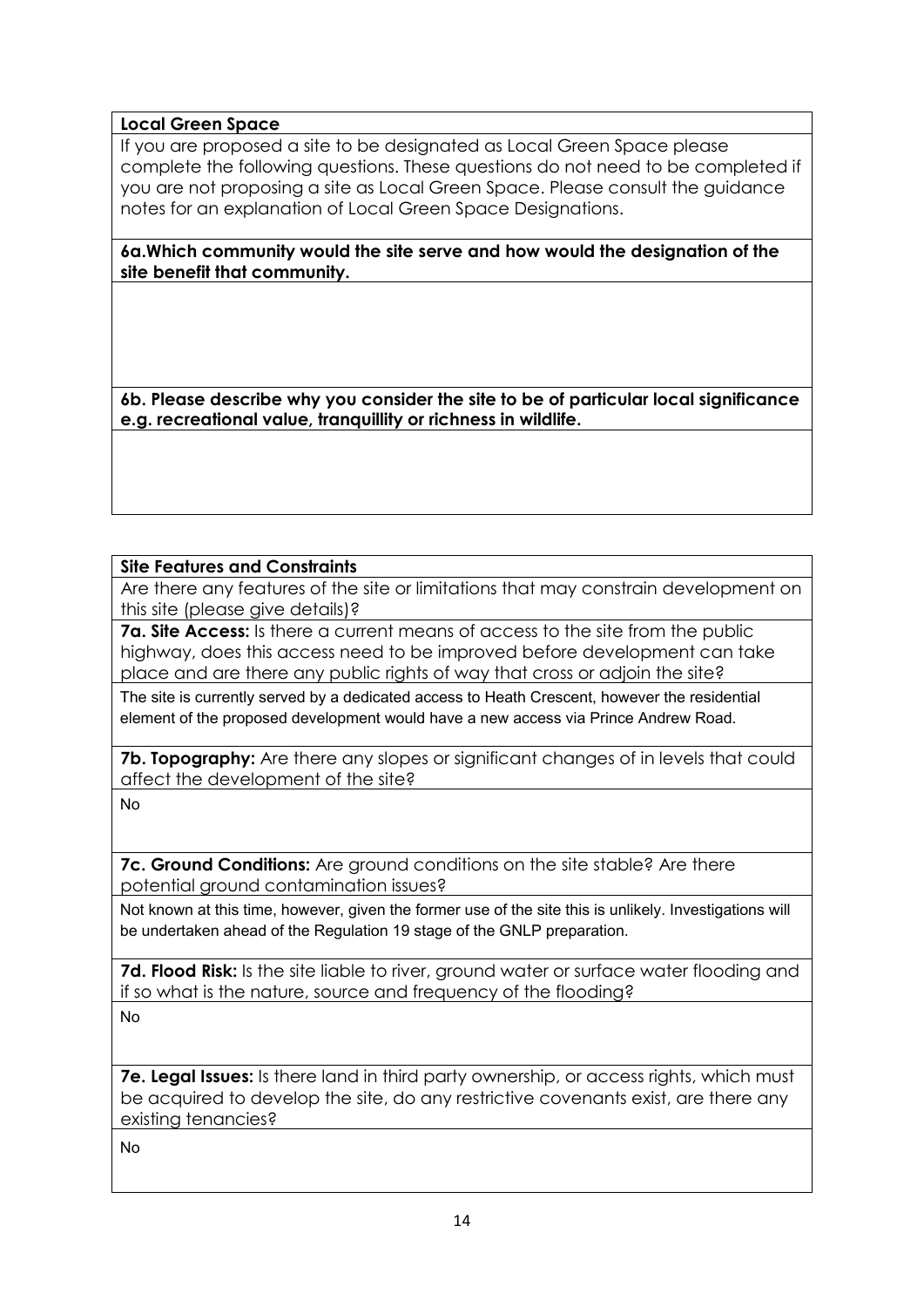**7f. Environmental Issues:** Is the site located next to a watercourse or mature woodland, are there any significant trees or hedgerows crossing or bordering the site are there any known features of ecological or geological importance on or adjacent to the site?

No

**7g. Heritage Issues:** Are there any listed buildings, Conservation Areas, Historic Parklands or Schedules Monuments on the site or nearby? If so, how might the site's development affect them?

No

**7h. Neighbouring Uses:** What are the neighbouring uses and will either the proposed use or neighbouring uses have any implications?

The site is surrounded on three sides by residential properties and the Union Park employment area on its eastern boundary. Carefully desiged proposals can mititage any potential impacts from and to its neighbours.

**7i. Existing uses and Buildings:** are there any existing buildings or uses that need to be relocated before the site can be developed.

Discussions with Broadland District Council, Hellesdon Parish Council and Sport England will need to be progressed in light of the former use of the site.

**7j. Other**: (please specify):

## **Utilities**

**8a. Which of the following are likely to be readily available to service the site and enable its development? Please provide details where possible.**

|                           | Yes                     | No | Unsure |
|---------------------------|-------------------------|----|--------|
| Mains water supply        | $\overline{\mathsf{X}}$ |    |        |
| Mains sewerage            | $\mathsf{X}$            |    |        |
| Electricity supply        | $\mathsf{X}$            |    |        |
| Gas supply                | $\overline{\mathsf{X}}$ |    |        |
| Public highway            | X                       |    |        |
| <b>Broadband internet</b> | X                       |    |        |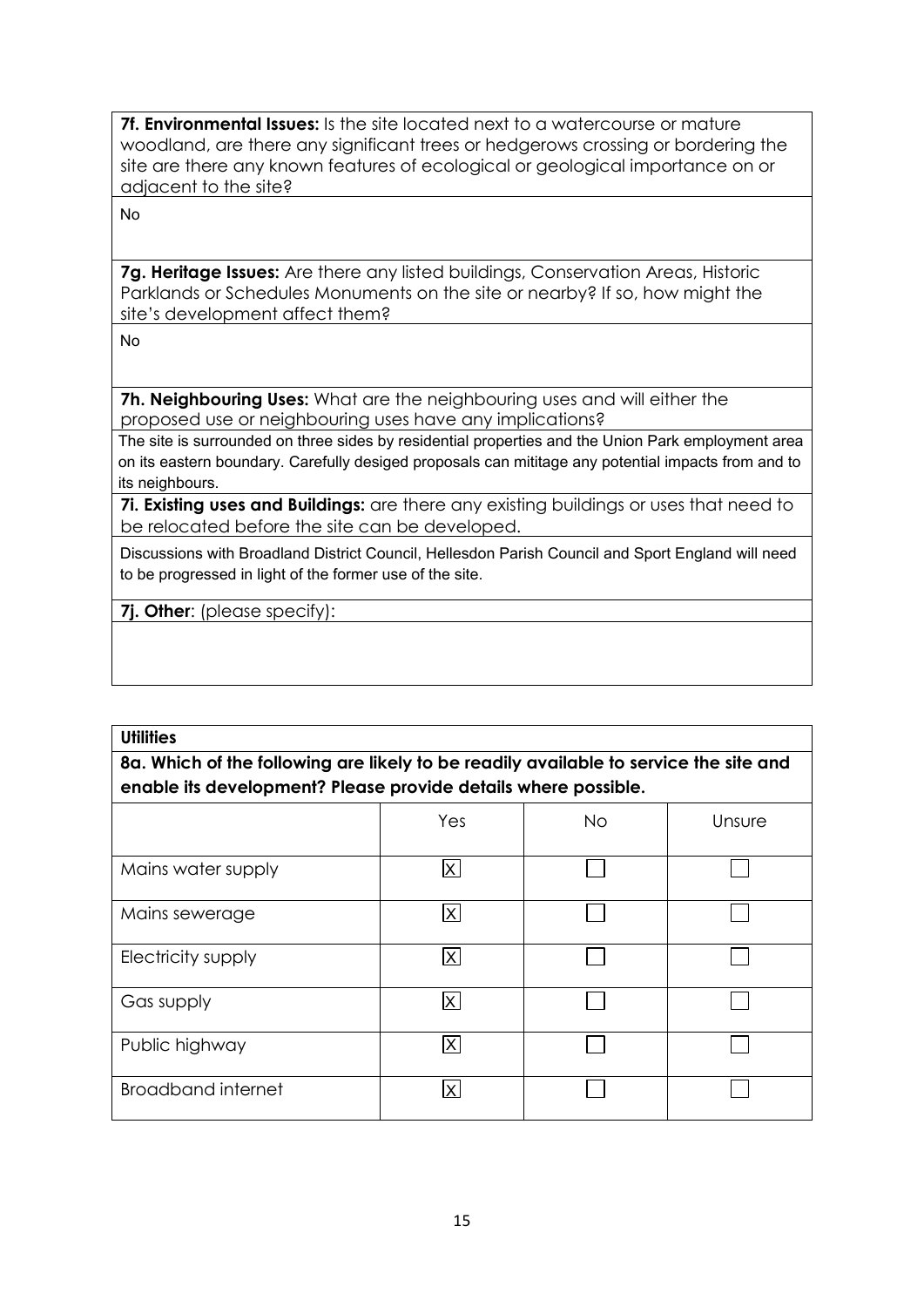| Other (please specify): |                                                                                    |
|-------------------------|------------------------------------------------------------------------------------|
|                         | 8b. Please provide any further information on the utilities available on the site: |
|                         |                                                                                    |
|                         |                                                                                    |
|                         |                                                                                    |
|                         |                                                                                    |
|                         |                                                                                    |
|                         |                                                                                    |

## **Availability**

**9a. Please indicate when the site could be made available for the land use or development proposed.**

 $\overline{X}$ 

 $\Box$ 

 $\Box$ 

 $\overline{X}$ 

Immediately

1 to 5 years (by April 2021)

5 - 10 years (between April 2021 and 2026)

10 – 15 years (between April 2026 and 2031)

15 - 20 years (between April 2031 and 2036)

# **9b. Please give reasons for the answer given above.**

The views of Sport England and the former use of the site could influence the timing of the site coming forward.

## **Market Interest**

**10. Please choose the most appropriate category below to indicate what level of market interest there is/has been in the site. Please include relevant dates in the comments section.**

|                           |   | Yes   Comments |
|---------------------------|---|----------------|
|                           |   |                |
| Site is owned by a        |   |                |
| developer/promoter        |   |                |
| Site is under option to a |   |                |
| developer/promoter        |   |                |
| Enquiries received        | Χ |                |
|                           |   |                |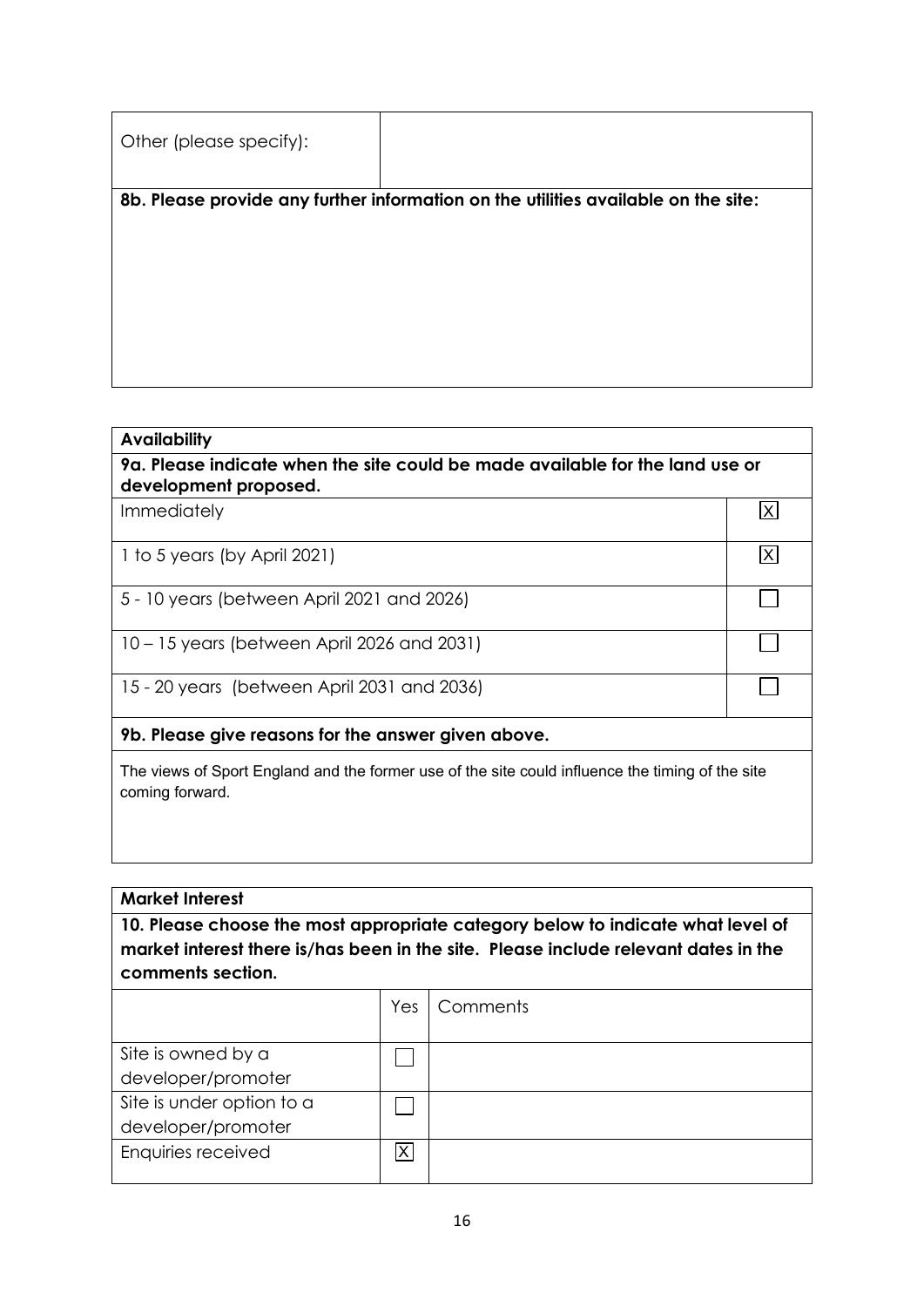| Site is being marketed |  |
|------------------------|--|
| None                   |  |
| Not known              |  |

| <b>Delivery</b>                                                                                                  |   |
|------------------------------------------------------------------------------------------------------------------|---|
| 11a. Please indicate when you anticipate the proposed development could be<br>begun.                             |   |
| Up to 5 years (by April 2021)                                                                                    | X |
| 5 - 10 years (between April 2021 and 2026)                                                                       |   |
| 10 – 15 years (between April 2026 and 2031)                                                                      |   |
| 15 - 20 years (between April 2031 and 2036)                                                                      |   |
| 11b. Once started, how many years do you think it would take to complete the<br>proposed development (if known)? |   |
| One to two years depending on the developer.                                                                     |   |
|                                                                                                                  |   |

| <b>Viability</b>                                                                                                                                                                                                                                                                                                                                                                                                                              |     |    |        |
|-----------------------------------------------------------------------------------------------------------------------------------------------------------------------------------------------------------------------------------------------------------------------------------------------------------------------------------------------------------------------------------------------------------------------------------------------|-----|----|--------|
| 12a. You acknowledge that there are likely to be policy requirements<br>and Community Infrastructure Levy (CIL) costs to be met which will be in<br>addition to the other development costs of the site (depending on the<br>type and scale of land use proposed). These requirements are likely to<br>include but are not limited to: Affordable Housing; Sports Pitches &<br><b>Children's Play Space and Community Infrastructure Levy</b> |     |    | X      |
|                                                                                                                                                                                                                                                                                                                                                                                                                                               | Yes | No | Unsure |
| 12b. Do you know if there are there any abnormal<br>costs that could affect the viability of the site e.g.<br>infrastructure, demolition or ground conditions?                                                                                                                                                                                                                                                                                |     |    | X)     |
| 12c. If there are abnormal costs associated with the site please provide details:                                                                                                                                                                                                                                                                                                                                                             |     |    |        |
| 12d. Do you consider that the site is currently viable<br>for its proposed use taking into account any and all<br>current planning policy and CIL considerations and<br>other abnormal development costs associated with<br>the site?                                                                                                                                                                                                         | X   |    |        |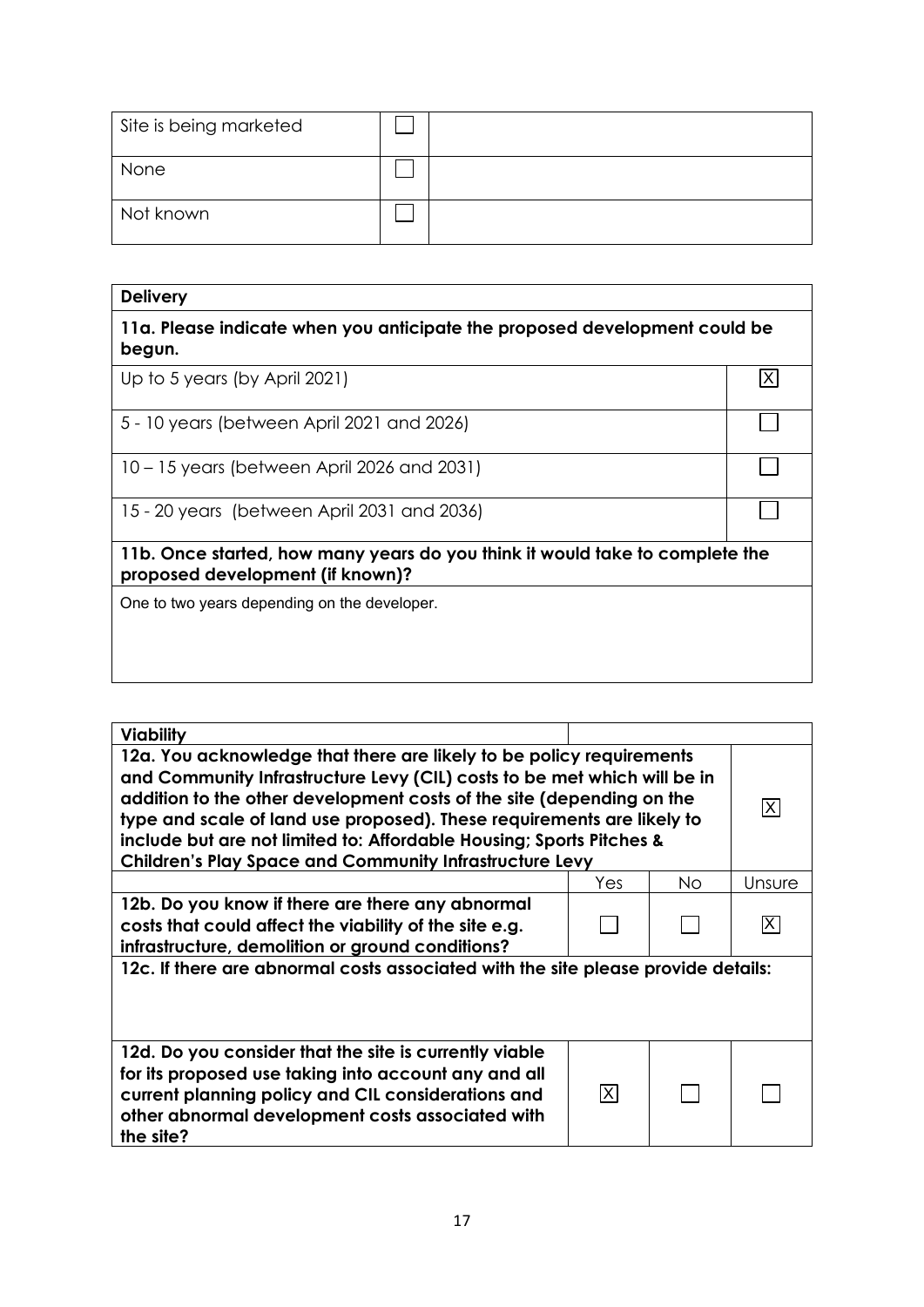**12e. Please attach any viability assessment or development appraisal you have undertaken for the site, or any other evidence you consider helps demonstrate the viability of the site.** 

## **Other Relevant Information**

## **13. Please use the space below to for additional information or further explanations on any of the topics covered in this form**

When Jarrold set up the private club in the early 1950's it was used regularly by employees and their families. However, in recent years the number of employees using the club has fallen significantly and the facility has been running at a loss for a number of years until its closure in August 2016.

Residential development of part of the site would enable the bowls green and potentially the tennis courts to be brought under the management of Hellesdon Parish Council and available for public use beneficial to the local community. The site is currently hidden from 'public views' due to it being accessed via a long drive and only glimpsed views from Fifers Lane.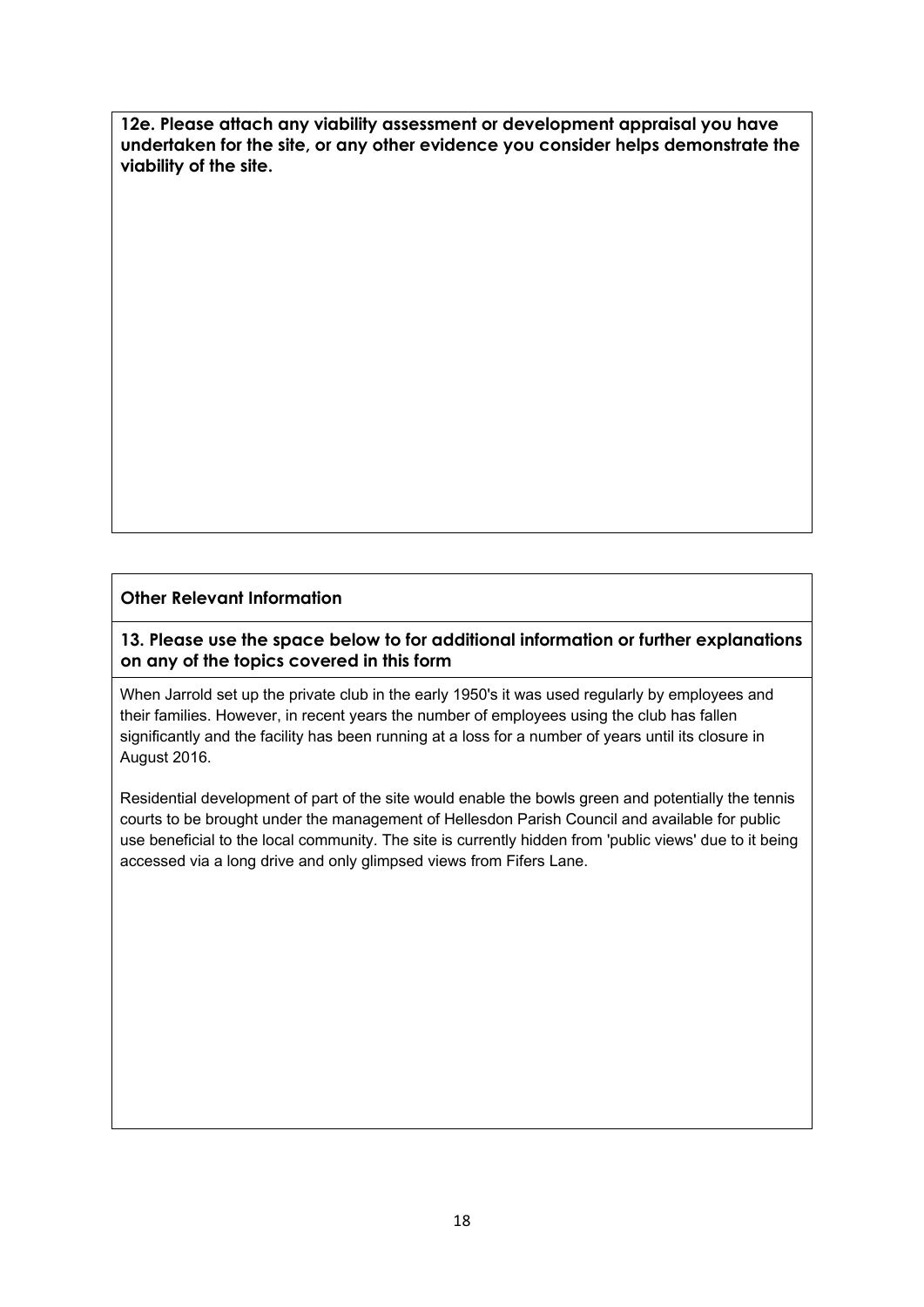| <b>Check List</b>                                                |     |
|------------------------------------------------------------------|-----|
| <b>Your Details</b>                                              | X   |
| Site Details (including site location plan)                      | х   |
| Site Ownership                                                   | X   |
| Current and Historic Land Uses                                   | X   |
| Proposed Future Uses                                             | X   |
| Local Green Space (Only to be completed for proposed Local Green | N/A |
| <b>Space Designations)</b>                                       |     |
| Site Features and Constraints                                    | X   |
| Utilities                                                        | X   |
| Availability                                                     | X   |
| Market Interest                                                  | X   |
| <b>Delivery</b>                                                  | X   |
| Viability                                                        | X   |
| Other Relevant Information                                       | X   |
| Declaration                                                      | x   |

# **14. Declaration**

I understand that:

Data Protection and Freedom of Information

The Data Controller of this information under the Data Protection Act 1998 will be Norfolk County Council, which will hold the data on behalf of Broadland District Council, Norwich City Council and South Norfolk District Council. The purposes of collecting this data are:

- to assist in the preparation of the Greater Norwich Local Plan
- to contact you, if necessary, regarding the answers given in your form
- to evaluate the development potential of the submitted site for the uses proposed within the form

## **Disclaimer**

The Site Submission response forms received as part of the Greater Norwich Local Plan Regulation 18 Consultation will be published and made available for public viewing. By submitting this form you are consenting to the details about you and your individual sites being stored by Norfolk County Council, and the details being published for consultation purposes. Any information you consider to be confidential is clearly marked in the submitted response form and you have confirmed with the Council(s) in advance that such information can be kept confidential as instructed in the Greater Norwich Local Plan: Regulation 18 "Growth Options" Consultation - Site Submission Guidance Notes.

I agree that the details within this form can be held by Norfolk County Council and that those details can be shared with Broadland District Council, Norwich City Council and South Norfolk District Council for the purposes specified in this declaration.

| Name | Date          |
|------|---------------|
|      | 22 March 2018 |